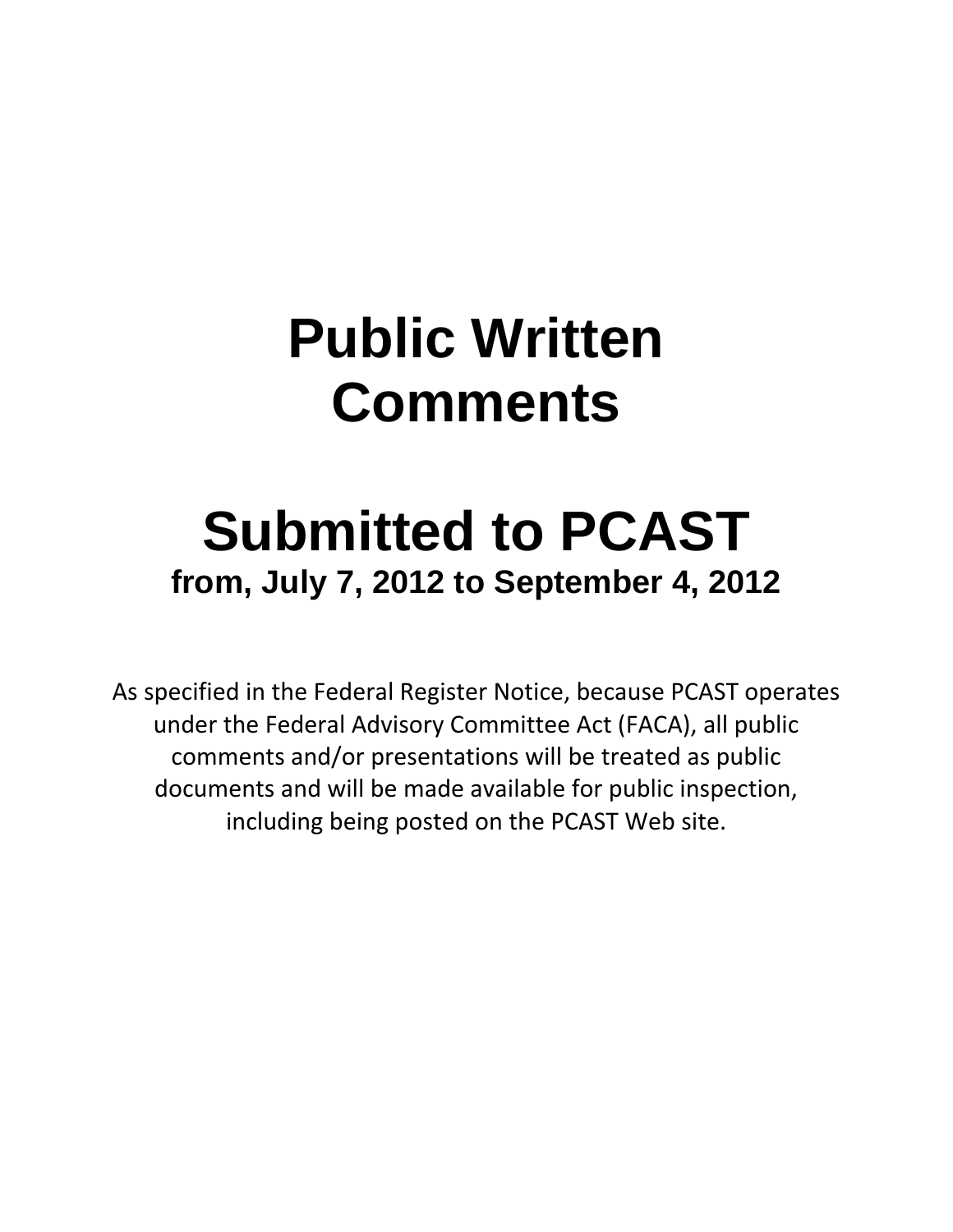Creating a sustainable economy????

**From:** "Tim Williamson" **Date:** Sun, August 12, 2012 2:01 pm

**To:** "Daniel Autrey" **Cc:** "Aaron Stepan"

Dear friend and colleague; I would like to get your response to the following: In your opinion, and in one sentence or one paragraph, what would you do to create an economy that is sustainable over the long term? And by long term I do not mean one year or even just five years, long term to me is 25, 50 or 100 years.  $-$ Thanks! Tim Williamson CEO Williamson Contracting Corporation tima williams in the first contraction of the contraction of the contraction of the contraction of the contraction Facebook -Twitter -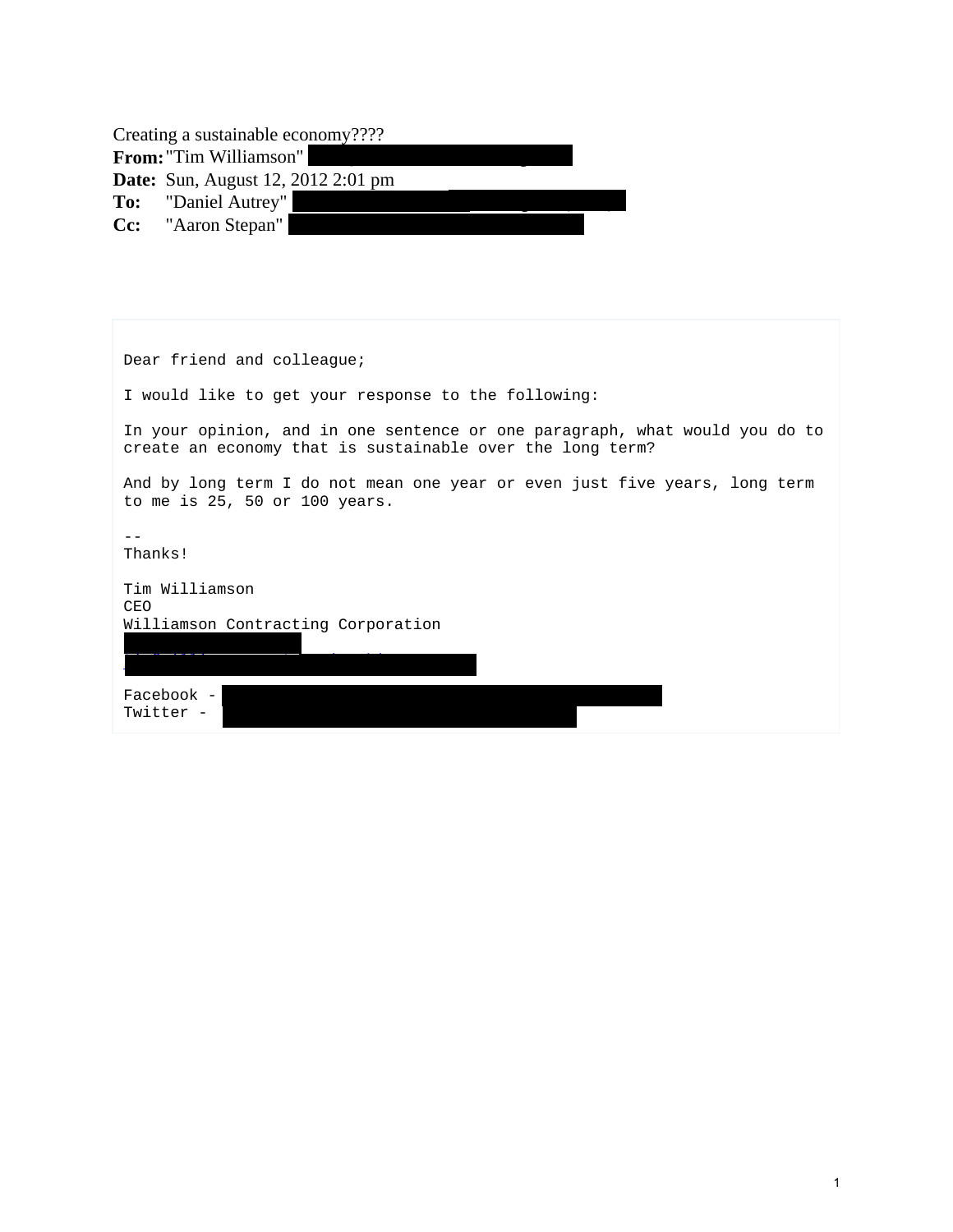## Fwd: Food, Energy and Water for USA to Survive [Incident: 120819-000017]

| From:<br>Date:<br>To:<br>Cc: | Tue, August 21, 2012 1:04 am<br>"schrag<br>"pcast                                                                                                                                                                                                                                                                                                                                                                                                                                                                                                                                                                                                                                                                                                                                      |
|------------------------------|----------------------------------------------------------------------------------------------------------------------------------------------------------------------------------------------------------------------------------------------------------------------------------------------------------------------------------------------------------------------------------------------------------------------------------------------------------------------------------------------------------------------------------------------------------------------------------------------------------------------------------------------------------------------------------------------------------------------------------------------------------------------------------------|
|                              | Sent from my iPad                                                                                                                                                                                                                                                                                                                                                                                                                                                                                                                                                                                                                                                                                                                                                                      |
|                              | Begin forwarded message: PCAST Members and others: Forwarding you this as PCAST needs to call for the only<br>action that can keep our children's futures viable and that is to get soon all energy from the sun as I outline briefly<br>below and in many blogs postings. Some of you have gotten earlier e-mails on this from me, and I had not said this as<br>bluntly as I do now.                                                                                                                                                                                                                                                                                                                                                                                                 |
|                              | OUR DESCENDANTS HAVE NO FUTURES IF WE DO NOT GET THE SUN TO BECOME THEIR SOLE<br>ENERGY SOURCE. Can anyone counter this contention?????<br>The biggest error in present proposals for clean energy and reducing CC is the lack of concern for our ever-mounting<br>messes of organic wastes. I urge PCAST to call for making them the resource for sustainability, before they can bury<br>our children's futures.                                                                                                                                                                                                                                                                                                                                                                     |
| From: jasing                 | Dr. J. Singmaster, Environmental Chemist, Ret.<br>Date: August 20, 2012 10:21:13 AM PDT<br>To: fbeinecke<br>Subject: Fwd: Food, Energy and Water for USA to Survive [Incident: 120819-000017]                                                                                                                                                                                                                                                                                                                                                                                                                                                                                                                                                                                          |
|                              | Sent from my iPad                                                                                                                                                                                                                                                                                                                                                                                                                                                                                                                                                                                                                                                                                                                                                                      |
|                              | Begin forwarded message: To various "environmentally" concerned groups: I forward this sent to DoD, DoE, and<br>Gates Foundation AND call your attention to the last paragraph especially as we go nowhere on any program that you<br>propose because we have to get our energy from the sun if our descendants are to survive. Perhaps you can get Gates<br>Foundation stirred up on this by sending it a copy of this asking Mr. Gates to get attention to the need of making the<br>sun our sole energy supply. Take action to get the public aware that we have to get all our energy from the sun to keep<br>our kids from being wasted by our wastes piling up. Any comments to suggest that our kids can survive without<br>actions outlined below. James Singmaster, III, Ph.D |
| From: jasing                 | Date: August 19, 2012 10:02:20 AM PDT<br>To: the.secretary<br>Subject: Fwd: Food, Energy and Water for USA to Survive [Incident: 120819-000017]                                                                                                                                                                                                                                                                                                                                                                                                                                                                                                                                                                                                                                        |
|                              | Sent from my iPad                                                                                                                                                                                                                                                                                                                                                                                                                                                                                                                                                                                                                                                                                                                                                                      |
|                              | Begin forwarded message: Dr. Chu & Mr. Gates: Forwarding you this due to your conference on energy mentioned in<br>Chem. & Eng. News. I urge you to call for the actions outlined as we have to get all our energy from the sun if we<br>want to survive on earth. This will mean countering actions by big oil and coal interests. Dr. J. Singmaster                                                                                                                                                                                                                                                                                                                                                                                                                                  |

From: "DoD Public Communication"